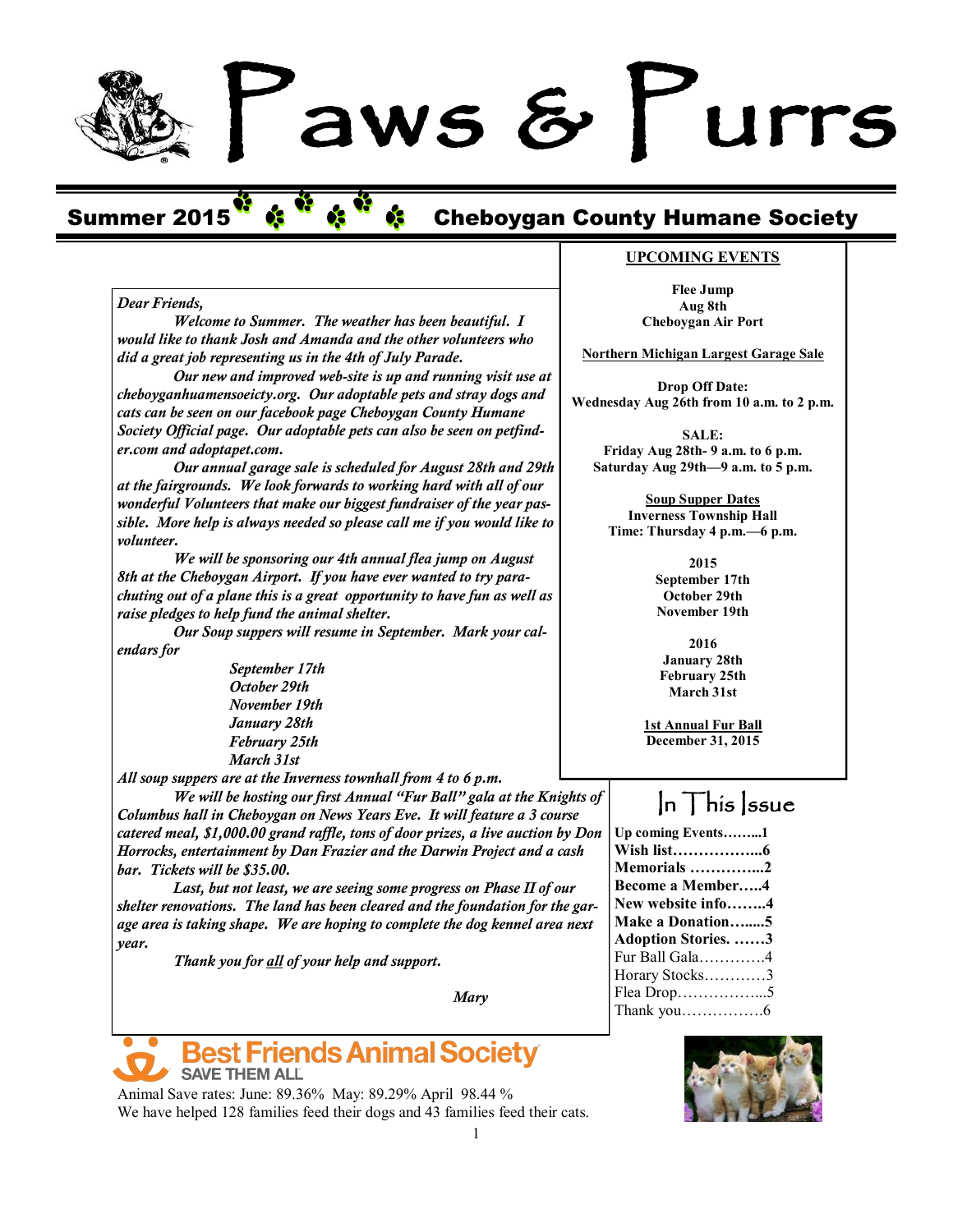# **In Loving Memory**

فالمحاجز فلينتفخ والمتبر والمتعاطر والمتعاطر والمتعاطر والمتعاطر والمتعاطر والمتعاطر والمتعاطر والمتعاطر والمتعاطر والمتعاطر والمتعاطر والمتعاطر والمتعاطر والمتعاطر والمتعاطر والمتعاطر والمتعاطر والمتعاطر والمتعاطر والمتعا



Ϋ́

本水本水系水本水系水系水系水系水

≁<br>ए

≁<br>ए

 $\sqrt{2}$ 

ψ ψ

# **CHEBOYGAN COUNTY HUMANE SOCIETY**

*Board of Directors* Samantha Peariso, President Cynthia Baker, Vice President Vickie Hand, Treasurer Trisha Dobias, Secretary Trustees LuannThomas Barbara Gloger, Frank Karash Dan Martin, Legal Advisor

ψ *The Cheboygan County Humane Society is a non-profit, 501(c)(3) organization that relies on fundraising, donations and community support for operation.*  ψ *All donations are tax-deductible.* ψ

#### *Staff*

ψ Mary A. Talaske, Executive Director Michael Swanson, Animal Control Off. Ŵ Jane Schramm, Adoption Coordinator E-mail: cheboyganpets@hughes.net Deputy Angela Walters, Animal Control Josh Bristol γý Andrew Leach ψ Becky Dolye ψ John F. Brown ψ Send news or articles for newsletter to ψ E-mail: humanesociety@hughes.net ψ ψ *Call*  Ϋ́ 1536 Hackleburg Road ψ Cheboygan, MI 49721 Ϋ́ Phone: 231-238-8221 Ϋ́ Fax: 231-238-0432 ।<br>ए *Visit our on-line pet*  ।<br>ए *adoption site at:* www.petfinder.com 49721 www.adoptapet.com ψ γ, Or ψ cheboyganhumanesociety.org ψ (This website is new and improved) Ϋ́ ψ \*<br>∱ ド<br>平

**People**

Deborah Adler Jack Allan Edgar Arnett David Ayotte Susan Bonnett Todd Christian Marilyn Crawford Elaine Dechmann Eleanor Doyle Father David Dupuis Marvin Fish Ron Fish Geraldine Flatchau Bertha Fox Sally Gordon Robert Grooters Charlie Hagstrom Nancy Hastie Rhoda Ippolito Louse Jarnac Adam Kazmierowski Rosario & Kathryn Leonardi Hugo Marshall Denise McCartney Elizabeth Miller Shirley Morgan Doris Radke Joan (Penny) Selden Gail Stormzand Betty Theuer Patrice Twining Chalmers Weber

**Pets**

木

本本

本本

本本

本本

不本

本本

本本

本本

本本

ネネネネネネネネネネネネネネ

一本一本

不本本

木木

赤木

本本

本本

本

本

本 )<br>小

赤 呆

赤

本

木

木 呆

木 木 木 木

呆

呆

呆

.<br>Т

-<br>小

Abby Autumm August & Honeybelle Bailey Buster Busty & Schnicklefrity Dear Maggie Gartielia George Jake Kelly Kismet LB Mandy Meezer Molly QT Eytcheson Reba Sander Sheba Spook the Cat Yankee

# **In Honor Of Pets**

Bella Ceasar Cuddles Missy & Bandit Patch, Lucky & Wednesday

# **In Honor Of People**

Carol Anderson Margaret Gouine Elizabeth Miller Dianne Taylor

CCHS is a full access shelter, no animal is turned away, from Cheboygan or Presque Isle Counties. There is no charge to surrender animal. We accept animals Monday-Thursday 9-3:30.



2



 $\Rightarrow_{\Rightarrow}$ 

È÷⇒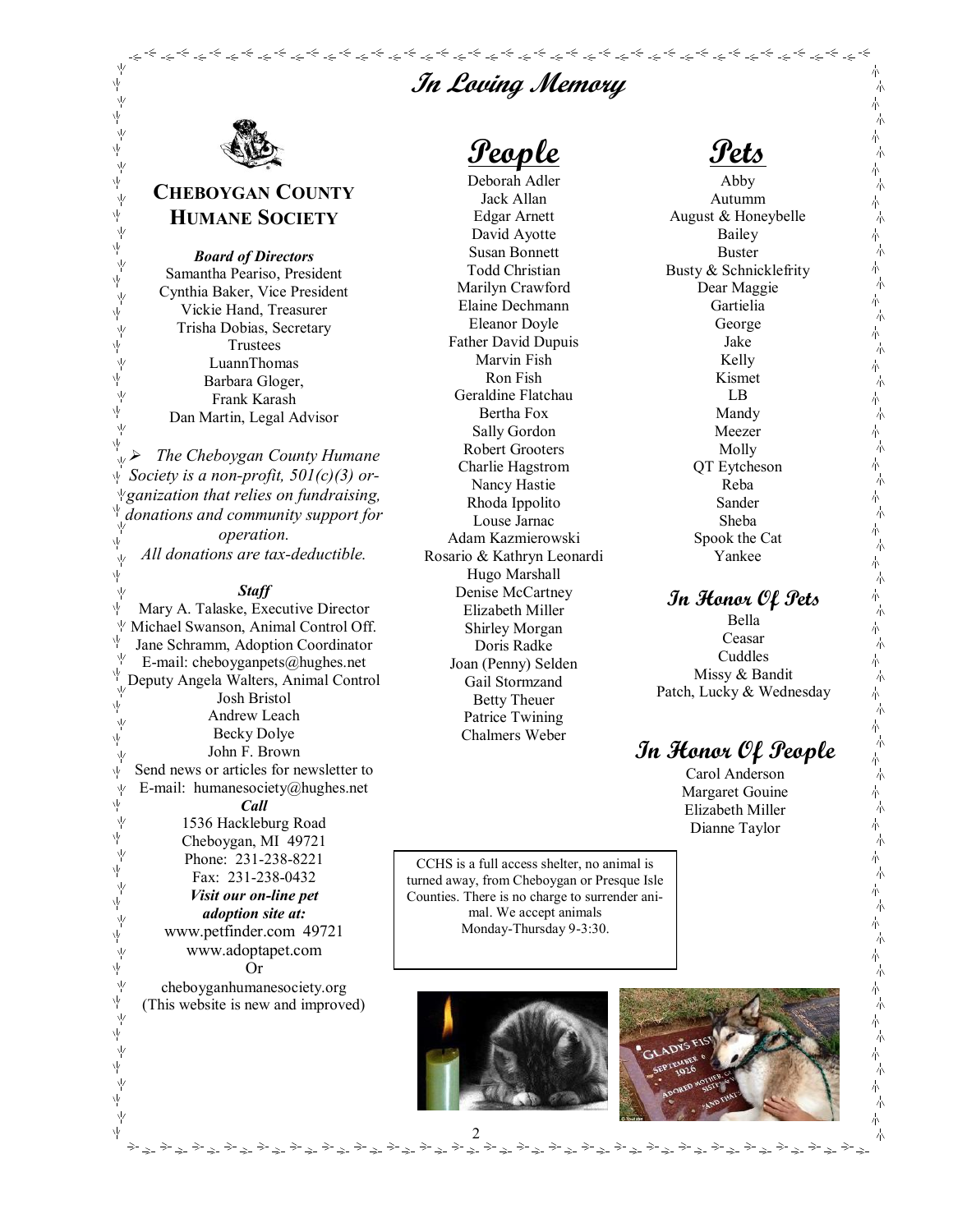

Tucker is doing very well, is extremely happy and just an all-around delight to have around! He now tells you when he has to go potty, and he loves to eat, play and sleep!



Happy Adoptions!



Princess has found a new home where she is moving fast and is a ray of sunshine.

229 S. Main St Cheboygan, MI 49721 231-597-8552



Buddy now enjoys being with his new family. He gets to go for rides and camping. Buddy gets to watch is best friend play soccer and t-ball.

Our Animal Shelter was built in 1975. It was originally designed to hold stray dogs for 4 days, after which they would be adopted or euthanized. A lot has changed in the last 40 years. Our primary purpose is to find new homes for the animals in our care. We also now take in many more cats than dogs. That is why we need to renovate and modernize our shelter. Last year, in cooperation with Cheboygan County we completed phase I of our renovation. Four new rooms to house our cats were created. We are now looking at the beginning of phase II. This phase will completely house our cats were created. We are now looking at the beginning of phase II. This phase will completely renovate the dog kennel area. We will have a separate room with more kennels for adoptable dogs. Another room for stray dogs. A room for small dogs and puppies and a separate room for quarantined or aggressive dogs. There will be a "meet & greet" room where potential adopters can sit with a dog in a quiet setting and get to know them. We are very excited to get phase II started but, we need your help. We have begun a fundraising program called "Buy stock in the new Animal Shelter" We will be issuing "Honorary" stock certificates to individuals, groups or businesses that purchase stock to help fund this project. Together we can get this project completed by next year. Thank You for Caring!

The certificates are available and will cost \$90.00 per each cubic yard of material. The first issue of certificates will be for a cubic yard of cement. To purchase your certificate please mail your donation with the form below or stop out to the Humane Society.



| Name                                                                                                      |
|-----------------------------------------------------------------------------------------------------------|
| Address                                                                                                   |
| City/ST/Zip                                                                                               |
| Phone $#$                                                                                                 |
| Email:                                                                                                    |
| Donation:<br>units at $$90.00$ each=<br>S<br>For further information feel free to contact us here at the  |
| Cheboygan County Humane Society at 231-238-8221 or<br>visit us at 1536 Hackleburg Rd, Cheboygan, MI 49721 |
|                                                                                                           |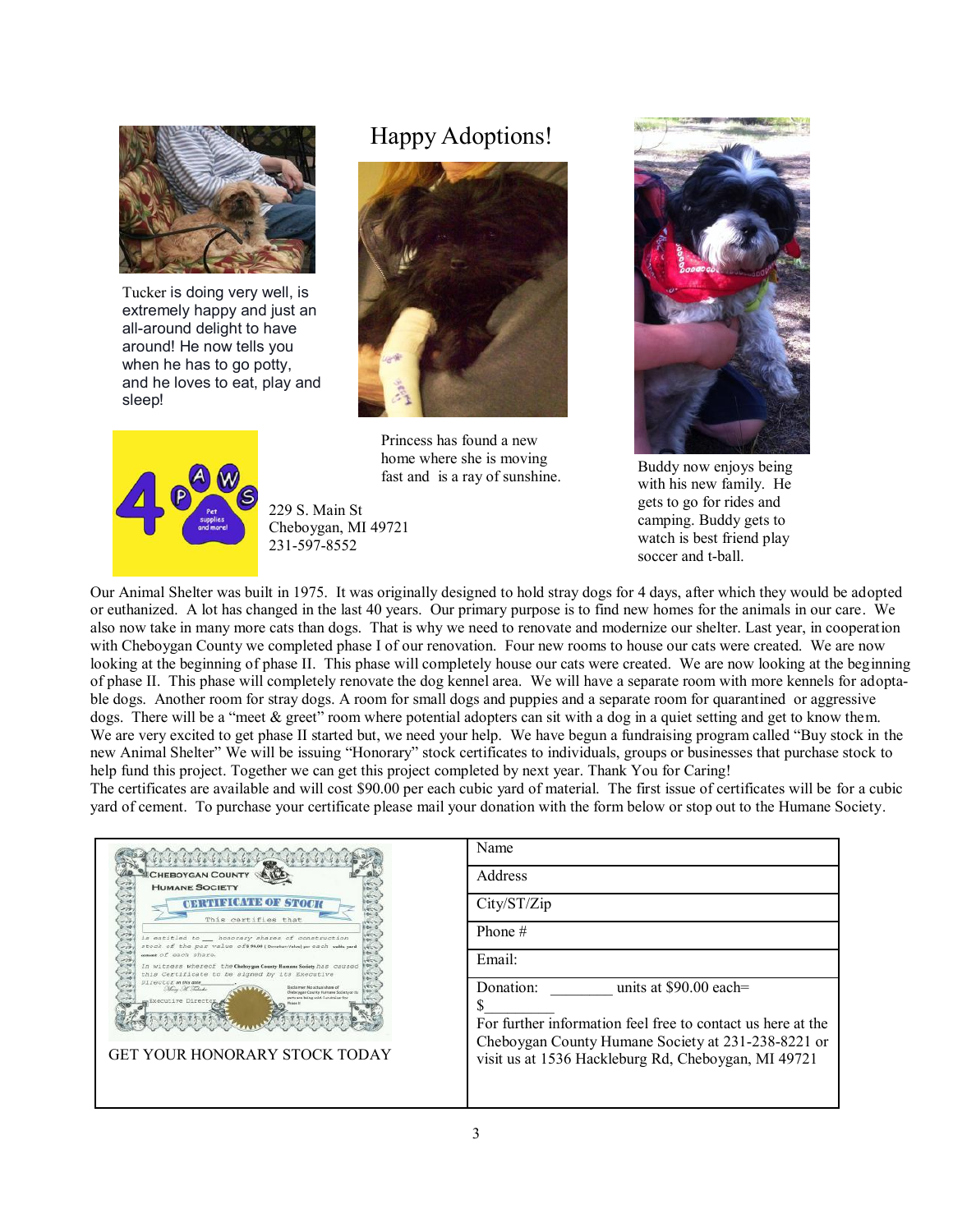|                                       |                                                  |                             | We invite you to support the efforts of the Cheboygan County Humane Society to promote kindness towards<br>animals and all living things, and to place adoptable animals in loving, permanent homes. Your donation keeps |
|---------------------------------------|--------------------------------------------------|-----------------------------|--------------------------------------------------------------------------------------------------------------------------------------------------------------------------------------------------------------------------|
|                                       | us going.                                        |                             |                                                                                                                                                                                                                          |
| All donations are tax-deductible.     |                                                  |                             |                                                                                                                                                                                                                          |
|                                       |                                                  |                             |                                                                                                                                                                                                                          |
| Name:                                 |                                                  |                             | <b>Type of Membership</b>                                                                                                                                                                                                |
| Address:                              |                                                  |                             |                                                                                                                                                                                                                          |
|                                       |                                                  | $\mathcal{L}_{\mathcal{A}}$ | Pet \$2.00                                                                                                                                                                                                               |
| City/State/Zip:                       |                                                  |                             | <b><math>\Box</math></b> Senior (60+) \$5.00                                                                                                                                                                             |
| Phone/Email:                          |                                                  |                             | $\Box$ Single \$15.00                                                                                                                                                                                                    |
|                                       |                                                  |                             | $\Box$ Family \$20.00                                                                                                                                                                                                    |
| $\Box$ New Membership                 | $\Box$ Renewal membership $\Box$ Patron \$100.00 |                             |                                                                                                                                                                                                                          |
| Thank you for supporting the animals. |                                                  |                             | Guardian Angel \$500.00                                                                                                                                                                                                  |



We would like to thank Tom Chastian of Action Deliveries for our "new" 24 foot box-truck. This will help make hauling garage sale merchandise much easier.

Website Update!

We are happy to announce that our website Cheboyganhumanesociety.org is new and improved.

You can now see adoptable pets, get an adoption application, report a lost pet, see our events and fundraisers, and much more.

> Thank you to: Matt @MCG Web Development, Inc.

1st Annual New Years Eve Fur Ball Gala!

K of C Hall Cheboygan Tickets \$35.00



Appetizer by Your Spirit Your Place Four Course Dinner by Manzana's Live Auction by Don Horrocks Entertainment by Dan Faizer & The Darwin Project

Cash Bar, live/silent auction and a ball drop at midnight! VIP table Available.

If you would like to donate items to the silent auction please contact Mary at 231-238-8221.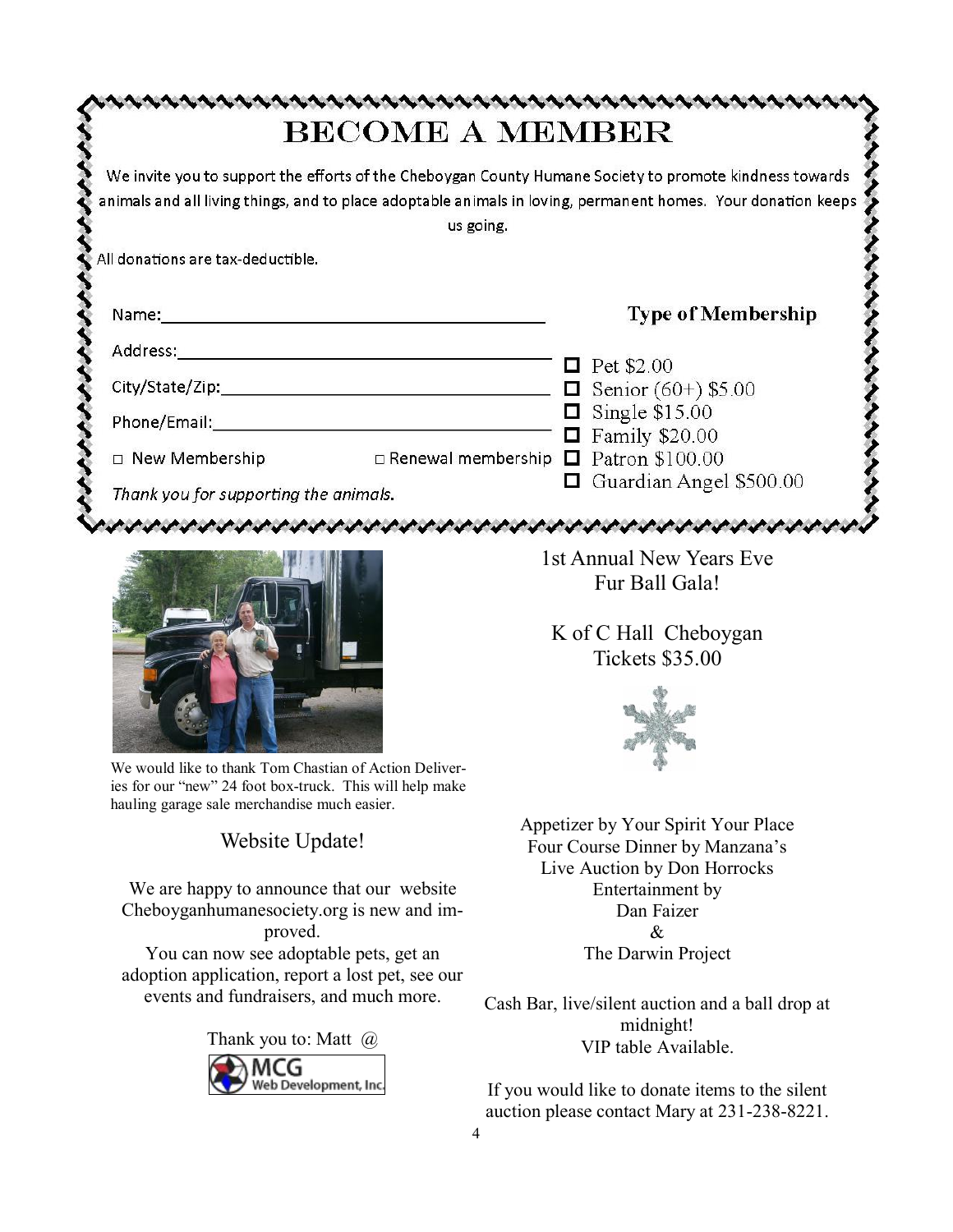#### Northern Michigan Largest Garage Sale

Finds items like antiques, clothing, furniture, household items, books & everything including the kitchen sink!

At: The Cheboygan County Fair Grounds

Drop Off Date: Wednesday August 26th 10 a.m. to 2p.m.

Garage Sale: Friday August 28th 9 a.m.—6 p.m.

Saturday August 29th 9 a.m.—5 p.m.

Food Trailer will be available Friday August 28th Courtesy of Okie-Dokey Concessions.



Newsletter sponsored by:

#### 4th Annual Flea Jump

When: August 8, 2015

Where: The Cheboygan County Airport

In cooperation with Sky Dive of Harbor Springs

For more information please contact Mary A. Talaske here at the Cheboygan County Humane Society 231-238-8221

Pledge Sheets are available at the Cheboygan County Humane Society. **Come Jump with us!**



| <b>MAKE A MEMORIAL OR DONATION</b>                                                                                                                                                                                                        |                             |  |  |  |
|-------------------------------------------------------------------------------------------------------------------------------------------------------------------------------------------------------------------------------------------|-----------------------------|--|--|--|
| We invite you to support the efforts of the Cheboygan County Humane Society to promote kindness to-<br>wards animals and all living things, and to place adoptable animals in loving, permanent homes. Your dona-<br>tion keeps us going. |                             |  |  |  |
| All donations are tax-deductible.                                                                                                                                                                                                         |                             |  |  |  |
| I would like to make a donation: $\zeta$ _________                                                                                                                                                                                        |                             |  |  |  |
| I would like to make a donation in memory of (persons or<br>pet's name): ______________________                                                                                                                                           |                             |  |  |  |
|                                                                                                                                                                                                                                           | Please use my donation for: |  |  |  |
| Address to send memorial acknowledgement                                                                                                                                                                                                  | $\Box$ Spay/Neuter Fund     |  |  |  |
| Family name: ______________________________                                                                                                                                                                                               | Humane Education Program    |  |  |  |
| Street Address: National Address: National Address: National Address: National Address                                                                                                                                                    | Whatever is needed most     |  |  |  |
| City/State/ Zip:                                                                                                                                                                                                                          | $\Box$ Building fund        |  |  |  |
| Thank you for supporting the animals.                                                                                                                                                                                                     |                             |  |  |  |
|                                                                                                                                                                                                                                           |                             |  |  |  |
|                                                                                                                                                                                                                                           |                             |  |  |  |

5